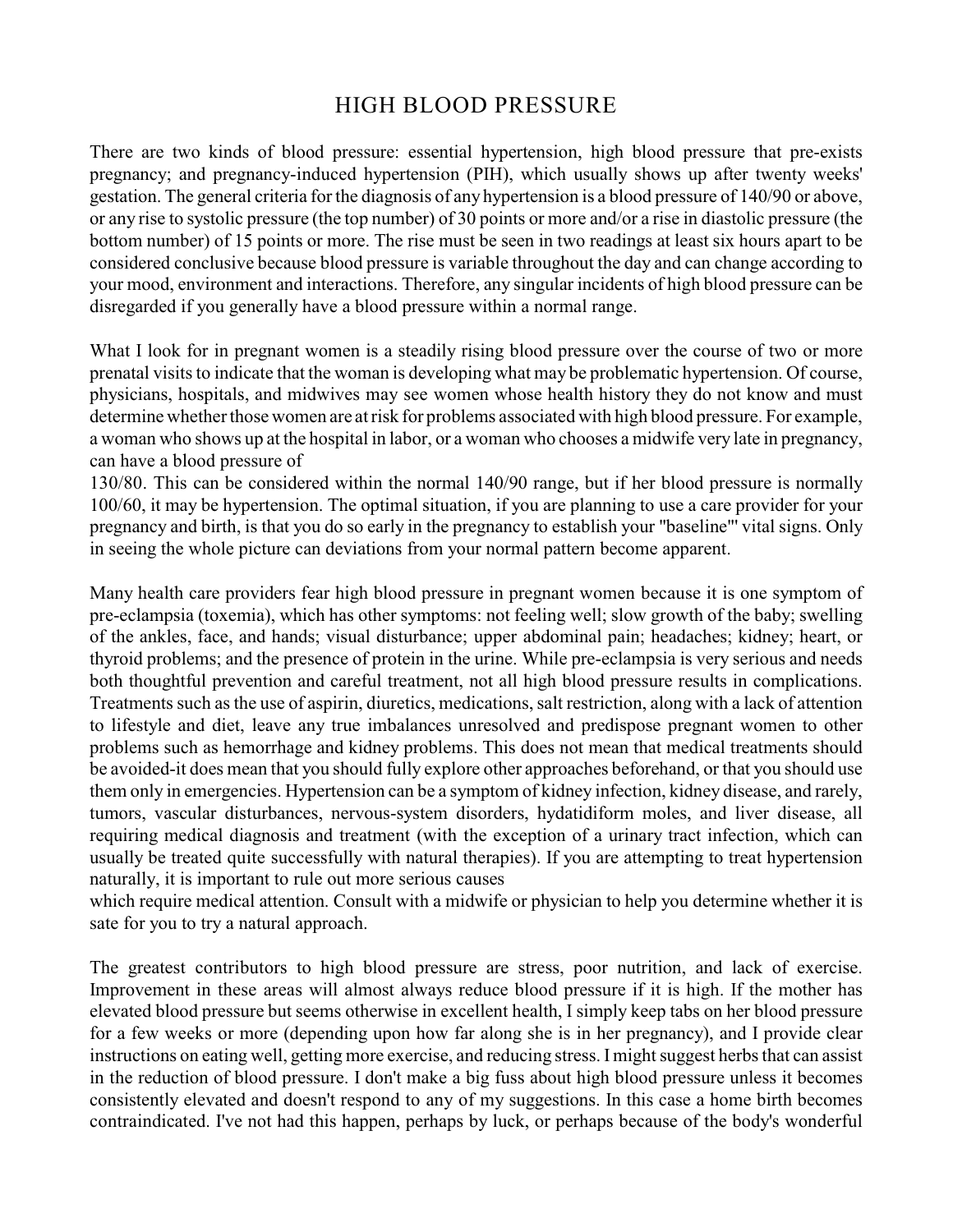ability to heal itself when it is given support. Of course, if the mother were to develop symptoms of toxemia or any other complications, a medical evaluation is essential. The general risks of hypertension in pregnancy are lack of adequate oxygen flow to the baby, the potential for low birth weight and possible stillbirth, and, because of the force of the blood behind the placenta, the risk of a placental abruption, a situation in which the placenta prematurely separates from the uterine wall, a potentially dangerous situation for mother and baby. It is up to you, along with the educated assistance of your care provider, to determine when high blood pressure seems to be problematic, and to decide whether to try to reduce elevation bit attempting to normalize circulation, or to use medication to control it. The following suggestions may assist you in preventing high blood pressure if you are prone to it, and for lowering blood pressure

## **Foods for Blood Pressure Reduction**

Watermelon and cucumbers (two slices of watermelon or one whole cucumber, preferably slightly overripe) and parsley (a few sprigs with a meal, once daily).

- Buckwheat, the grain, can be eaten for its high rutin content, and vitamin C with bioflavonoids, up to 2,000 mg daily can be taken during pregnancy.
- Raw onions and garlic eaten in large amounts each day. Chop the onions into salads, in pasta dishes, onion sandwiches. To use raw garlic, mince one clove, put it on a teaspoon with hone; and swallow without chewing by chasing it with water. This technique reduces virtually all side effects associated with eating raw garlic such as nausea. Headache, and garlic breathe. You can also use garlic "perles" (encapsulated garlic extracts) available at natural foods stores.
- 1 gallon of water a day
- no white flour or other refined grains (like white rice), only one serving of wheat or less per day<br>• only non-fat dairy products
- only non-fat dairy products
- only lean chicken or turkey, no beef or processed meats
- emphasis on fresh fruits and vegetables
- eggs are okay (when I did this I had a hard-boiled egg every day for breakfast)
- cook with minimal olive oil for any needed fat
- liquid chlorophyll (as much as you can stand; I like it (okay) in orange juice)
- prenatal multiple
- 2000 Vitamin C
- cayenne tablets ( I have some concern using too much Cayenne during PG)
- garlic (tablets or raw cloves-follow directions on bottle or as many cloves as you can stand)
- calcium/Magnesium

*Beth began experiencing elevated blood pressure from an initialreading of 106/60 to a steady 128/74 She began a program of motherwort and hawthorn extract, is yell as reducing her work load and increasing her fluid intake. Her blood pressure did not continue to ruse and stabilized at an average o f 124/68.*

## **GENERAL AND DIETARY RECOMMENDATIONS**

If you are pregnant and have hypertension, you need to evaluate your diet. Keeping a diet diary is the best way to do this (see Chapter 5). After completing it, you can ask your midwife to review it for the content, quality, and quantity of the foods you are eating. If you are working with a physician or other practitioner who is not well versed in the nutritional needs of pregnant women from the standpoint of dietary intake, be sure to read the nutritional information in this book or books in "Further Reading." Highly processed, refined foods with their plethora of chemical additives tax the liver, kidneys, and bowels, placing unnecessary burdens on the whole circulatory system, possibly contributing to hypertension. Preparing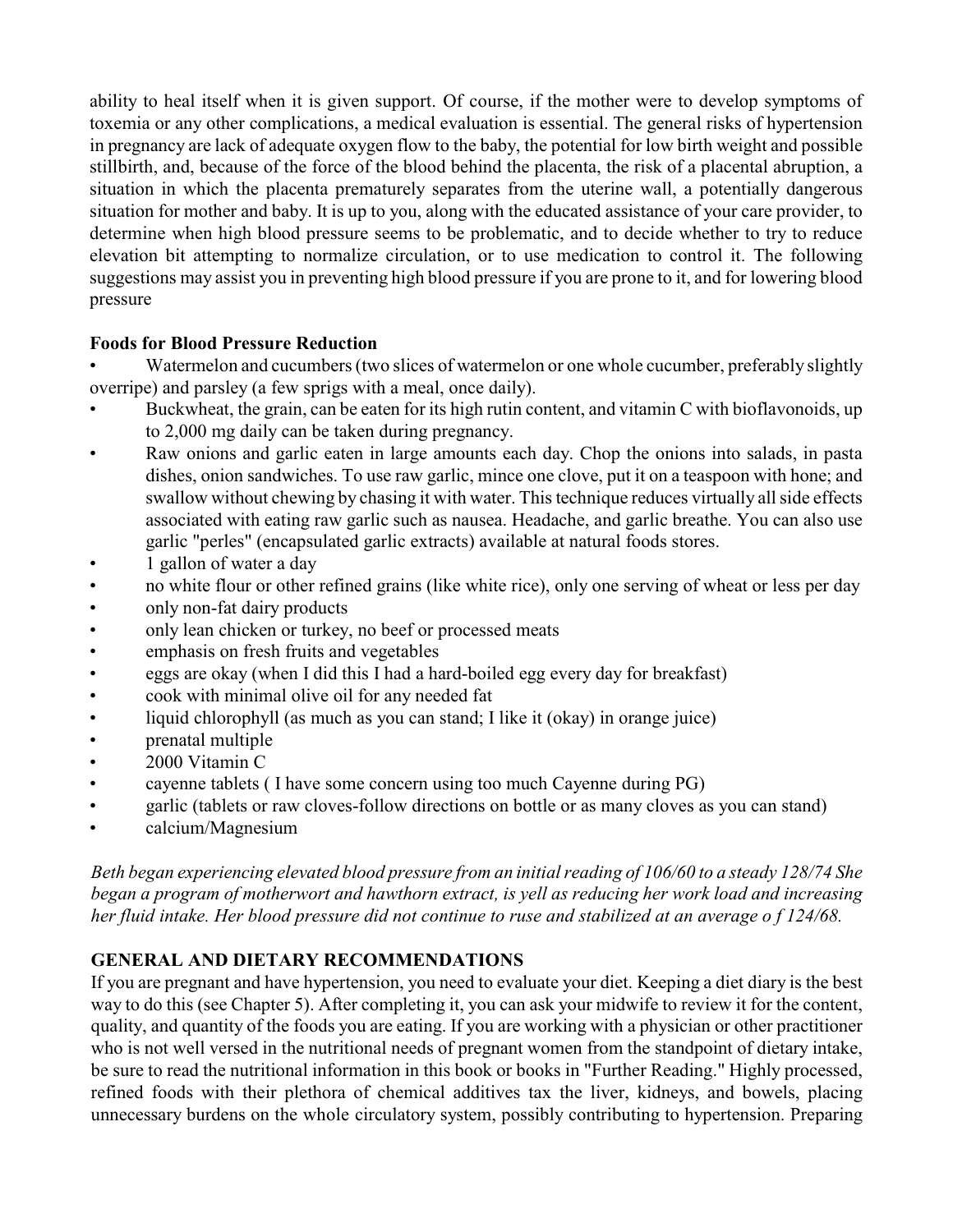homemade foods and salting them to taste and inviting more natural foods into your diet, especially whole grains, high-quality protein from beans, moderate consumption of hard cheeses and yogurt, nuts, seeds, and fish, can help prevent and reduce hypertension.

High salt intake has long been associated with the development of high blood pressure in both pregnant women and the general population. In addition, pregnant women have long been told to reduce their salt intake to prevent water retention. However, 3 great deal of contemporary research has shown that inadequate salt intake during pregnancy can be dangerous, contributing pregnancy the development of both high blood pressure and edema. This is because salt helps keep blood volume adequately expanded. which is essential during pregnancy. Lack of salt causes the blood volume to contract, the heart must work harder to circulate less blood volume, and the blood vessels also constrict, leading to higher blood pressure. You do need adequate amounts of salt during pregnancy. The key is what type of salt you are getting. Regular table salt, which is used in most prepackaged foods, fast foods, and as table salt, is high in chlorine as well as stabilizers. Sometimes even sugar, and can contribute to high blood pressure.

The key is to lightly salt your foods using sea salt, tamari (natural soy sauce), or earth salt, available at health-food stores and in many supermarkets. Cut down on oversalted packaged goods and fast foods, and eat freshly prepared vegetables. In the summertime you may need to replace extra salt lost through perspiration by salting your food to taste and perhaps even drinking an electrolyte replacement such as Recharge or Third Wind if you've been sweating a great deal.

A tasty and nutritious salty condiment that my family has used for years is called "gomasio," a mixture of sesame seeds and salt (goma means "sesame"; sio, "salt"). It is said that the combination makes salt more usable by the body's cells. To prepare it, simply roast about a cup of raw, unhulled sesame seeds in a skillet on low heat until they begin to "pop" and turn light brown. Stir continuously to avoid burning the seeds. Just before they are done, add 1 tablespoon of sea salt and stir for a minute more. When slightly cool, grind in the blender or in a traditional Japanese mortar and pestle called a "suribachi" (available at many Asian grocery stores) until the mix is mostly ground but not powdered. Gomasio can be sprinkled liberally on grains, beans, cooked vegetables, and salads. It can be kept unrefrigerated for up to two weeks but is best used within a week.

• Be sure you drink enough water throughout the day to help you maintain an expanded blood volume, important for preventing high blood pressure. Frequentlywomen do not drink enough fluids or drink sodas or coffee, which, even though they contain water, do more harm than good. Caffeinated and sugared fruit beverages do not belong in a healthy pregnancy diet. The way I remember to drink enough of the right kind of fluids throughout the day is to place a full half-gallon jug of water on my table each morning, and drink as close to all of it as I can by that evening. You can use the water to make tea as well, and you can include in that half gallon other fluids such as broths and freshly made fruit or vegetable juices.

• Insufficient intake of essential fatty acids (EFAs) in the diet is also associated with hypertension. It may be improved by using walnut oil and safflower oil added to raw salads and other dishes in place of oils high in saturated fats. EFAs help enlarge blood vessels, thereby reducing high blood pressure. Fatty, deep-water fish such as salmon and tuna are high in EFAs. You can supplement your diet with 1 tablespoon of raw flaxseed oil added to a daily salad (do not cook the oil as heat destroys the EFAs). Or take two 500-milligram capsules of evening primrose or black currant seed oil daily.

• Raw olive oil is associated with low levels of heart disease in Italian women who use it on a daily basis.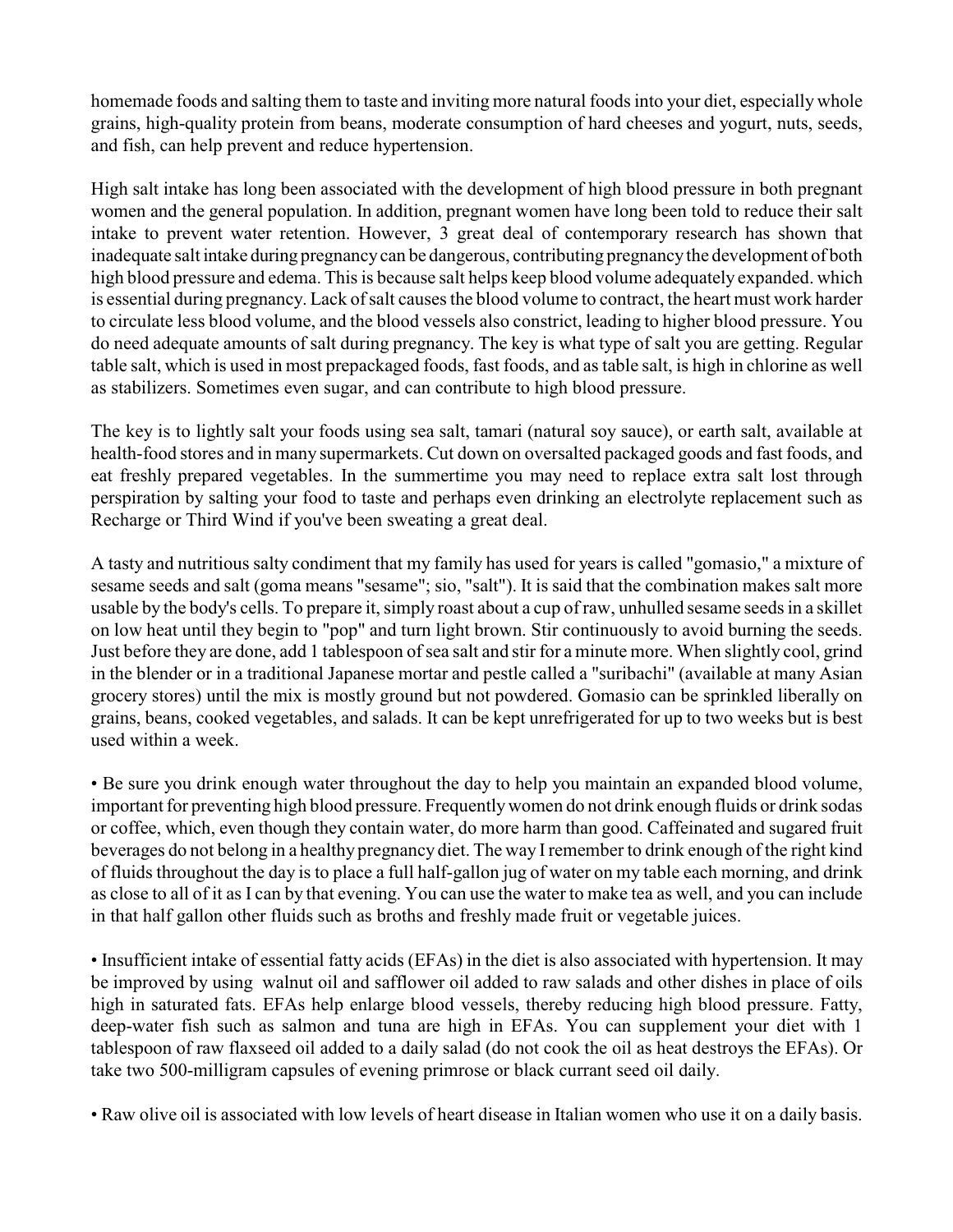In Germany, an extract made from the leaves of the olive tree is used to treat essential hypertension. Although the leaves are not indicated during pregnancy; the addition of raw olive oil to the diet on a daily basis may be beneficial for women with high blood pressure (and may work as a preventative). Rather than sautéed vegetables or fried rice, you may want to prepare simple steamed veggies dressed with olive oil and other seasonings, or a rice or pasta salad. One of my, favorite meals is a big raw salad with a half cup of garbanzo beans on top, sprinkled with a dash of tamari soy sauce, some olive oil, and Parmesan cheese. You could even add some chopped raw onion or minced raw garlic.

A practical way to use raw garlic is to keep on hand a batch of garlic oil for seasoning your foods. Simply peel and mince a whole bulb and place it in a jar with 1 cup of olive oil. Let stand on your counter or in the refrigerator for a couple of days before beginning to use it once a day, garlic and all. You can put it on top of salad, beans, pasta, or whole wheat bread. A delicious traditional accompaniment to Italian meals is bread spread with olive oil and garlic.

• Daily exercise helps to improve circulatory functioning and therefore is an essential part of any program to reduce high blood pressure. A brisk walk for twenty minutes, working out on a stationary bicycle, swimming, or any exercise that you like that stimulates your circulation is excellent.

• As important as exercise is the time set aside each day for relaxation, stress reduction, meditation, whatever you call it. This is what I alternately call my sacred time, my sanctuary time, my retreat time, or simply tang space. It is a time devoted to unwinding, letting go of worries and worldly concerns, finding a peaceful place within yourself, feeling centered, breathing deeply, and letting go of physical tension. Occasionally, if you are able, include a full body massage from a professional massage therapist, your mate, or a close friend. This deep relaxation experience is particularly effective if it directly follows your exercise time or a yoga session. Your body's restlessness is reduced from the activity you've just done, and your blood circulation and oxygenation are at a peak, which actually promotes deep rest. (Can you remember how well you slept when you played outside all day?)

• Taking twenty minutes or so to rest on your left side can help reduce blood pressure because it eases the effort on your heart and circulatory system. This is an excellent position during labor if you already have elevated blood pressure.

• Be honest with yourself, your midwife, or other care provider about your anxieties. This is very important, simply because the effort of damping down your anxieties can contribute to high blood pressure.

• Funny movies are great for stress reduction. Whoopie Goldberg always gets me laughing and feeling more relaxed! Internal emotional pressure is reflected in high blood pressure, so do things that you enjoy and find ways to let off steam.

## **HERBAL RECOMMENDATIONS**

• When a rise in blood pressure is related to stress and anxiety, herbs may help. These include teas of lemon balm, chamomile, lavender, hops, oatstraw, lime blossom,skullcap, valerian, passionflower, lady's slipper, and wood betony. Drink a tea of any of these herbs alone or in combination twice a day to prevent high blood pressure, or sip up to a quart throughout the day to reduce elevated blood pressure. Many of these herbs can also be used as tinctures although lemon balm and chamomile are best as teas, a general dosage of tincture is 10 to 15 drops taken two to four times a day. Use hops only during the last trimester of pregnancy: The unusual smell and taste of valerian makes it best suited for use as a tincture. Teas like